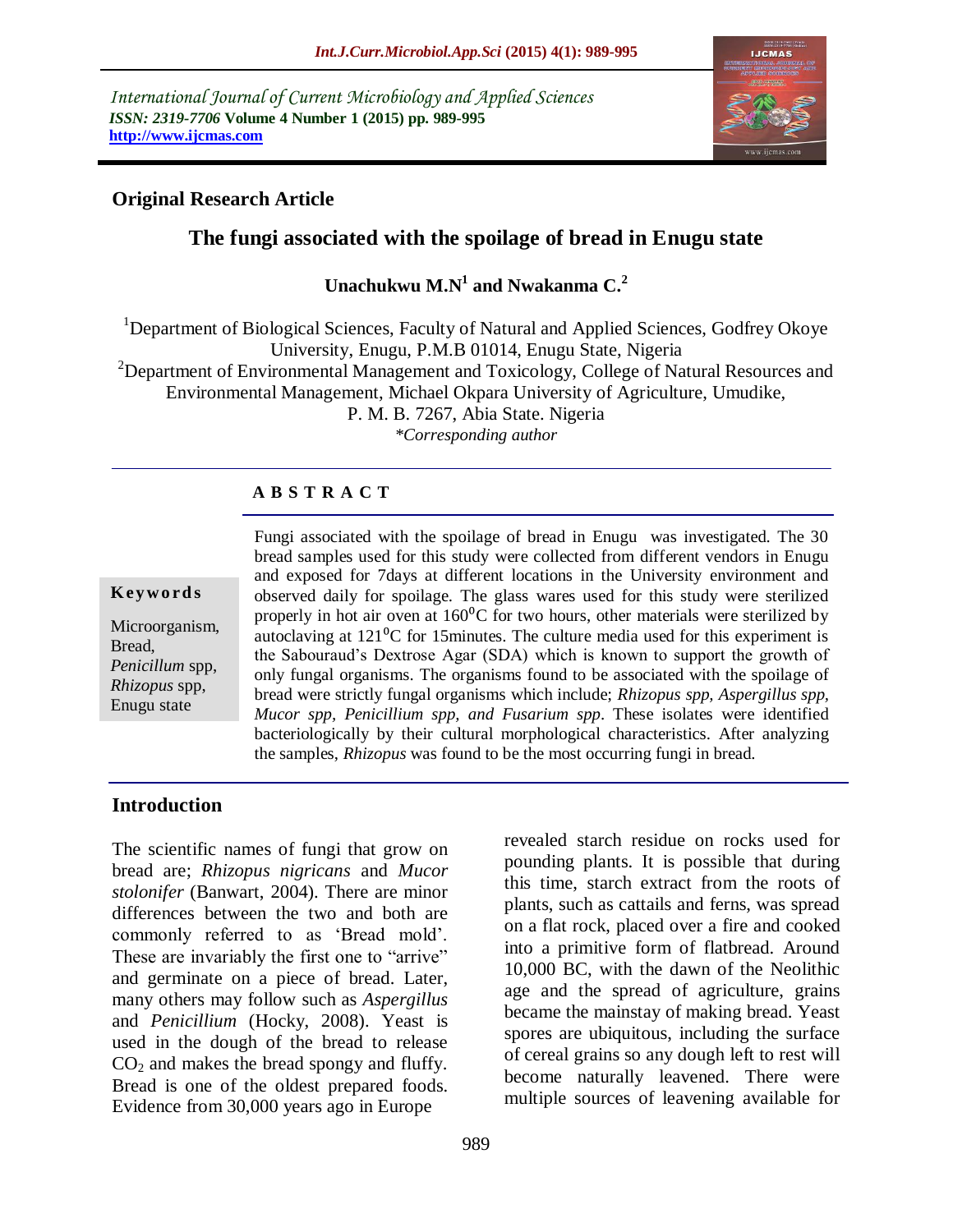early bread. Airborne yeasts could be harnessed by leaving uncooked dough exposed to air for some time before cooking. Pliny the Elder reported that the Gaul"s and Iberians used the foam skimmed from beer used a paste composed of grape juice and flour that was allowed to begin fermenting, or wheat bran steeped in wine, as a source for yeast.

The most common source of leavening was to retain a piece of dough from the previous day to use as a form of sourdough starter ( Seiler, 2000). In 1961, the Chorleywood bread process was developed, which used the intense mechanical working of dough to dramatically reduce the fermentation period and the time taken to produce a loaf. The process, whose high energy mixing allows for the use of lower protein grain, is now widely used around the world in large factories. As a result, bread can be produced very quickly at low costs to the manufacturer and the consumer.

## **Formulation and bread making**

Professional baker recipes use a notation called baker"s percentages. The amount of flour is usually 100%, and the amounts of the other ingredients are expressed as a percentage of that amount by weight. Measurement by weight is more accurate and consistent than measurement by volume, particularly for dry ingredients. The proportion of water to flour is the most important measurement in a bread recipe, as it affects texture and crumbs the most.

Hard US wheat flours absorbs about 62% water, while softer wheat flours absorb about 56%. Common table breads made from this dough"s result in a fine textured, light bread. Most artisan bread formulas contain anywhere from 60 to 75% water. In yeast breads, the higher the water

percentages result in more Co2 bubbles and a coarser bread crumb. One pound (450g) of flour will yield a standard loaf of bread or two French loaves. Calcium propionate is commonly added by commercial bakeries to tetrad the growth of molds (Seiler, 1994).

## **Flour**

Flour is a product made from grain that has been ground to a powdery consistency. Flour provides the primary structure to the final baked bread. While wheat flour is most commonly used for breads, flours made from rye, barley, maize and other grains are also commonly available. Each of these grains provides the starch and protein needed to form bred. The protein content of the flour is the best indicator of the quality of the bread dough and the finished bread. While bread can be made from all-purpose wheat flour, a especially bread flour, containing more protein  $(12 - 14\%)$ , is recommended for high quality bread. If one uses a flour with a lower protein content (9 - 11%) to produce bread, a shorter mixing time will be required to develop gluten strength properly.

An extended mixing time leads to oxidation of the dough, which gives the finished product a whiter crumb, instead of the cream color preferred by most artisan bakers (Seiler, 2000). Wheat flour, in addition to its starch, contains three water- soluble protein groups (albumin, globulin, and proteases) and two water- soluble protein groups (glutenin and gliadins).

When flour is mixed with water, the watersoluble proteins dissolve, leaving the glutenin and gliadin to form the structure of the resulting bread. When relatively dry dough is worked by kneading, or wet dough is allowed to rise for a long time, the glutenin forms strands of long, thin,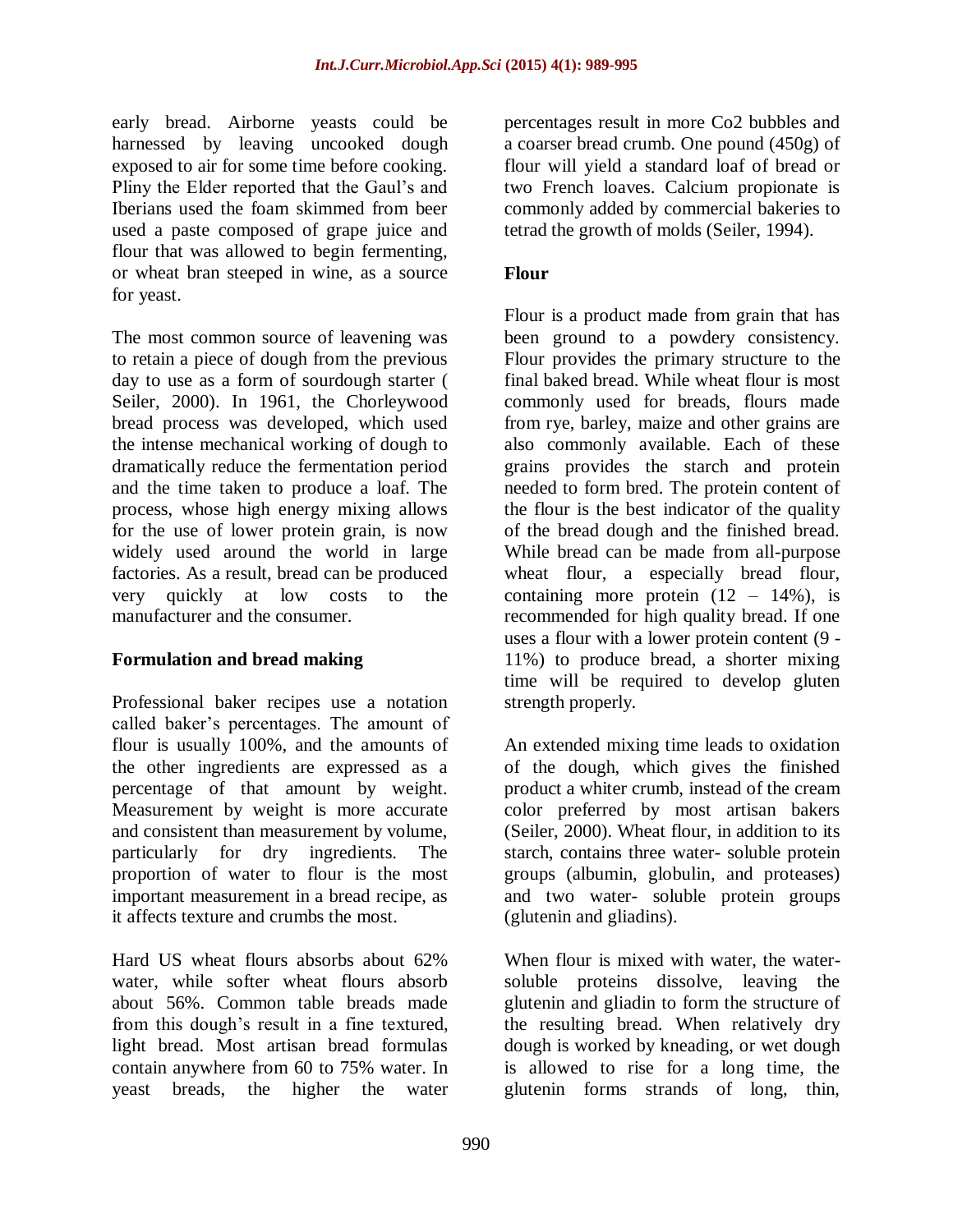chainlike molecules, while the shorter gliadin forms bridges between the strands of glutenin. The resulting network of strands produced by those two proteins is known as gluten. Gluten development improves if the dough is allowed to autolyse.

## *Penicillium spp*

*Penicillium chrysogenum* is a fungus, common in temperature and subtropical regions and can be found on salted food products, but it is mostly found in indoor environments, especially in damp or waterdamaged buildings. It is the source of several B-lactam antibiotics, most significantly penicillin. Other secondary metabolites of *P. chrysogenum* include various penicillin, *Roquefortine*, *C. melsagrin*, *Chrysogenum,* and *Xanthocillins*,

However, *P. chrysogenum* cannot be identified based on color alone. Observations of morphology and microscopic features are needed to confirm its identity and DNA sequencing is essential to distinguish it from closely related species such as *Penicillium rubens*. *P. chrysogenum* has been used industrially to produce penicillin and xanthocillin x, to treat pulp mill waste, and to produce the enzymes polyamine oxidase, phosphor-gluconate dehydrogenate, and glucose oxidase (Jay, 1998).

## *Mucor spp*

*Mucor spp* is a filamentous fungus found in the soil, digestive system, decayed fruits, vegetables and old bread*. Mucor spp* may cause infection in man, frogs, amphibian"s cattle and swine. Most of the *mucor spp* are unable to grow at  $37^{\circ}$ C and the strains isolated from human infections are usually one of the few Thom tolerant mucor spp (Ronald, 1994).

## **Materials and Methods**

The 30 rolls of bread used for this study were purchased from different vendors in Enugu, Nigeria. The samples collected were transported in a sterile polyethylene bag to the laboratory for analysis. The culture media used for this experiment is the sabouraud dextrose agar (SDA) which is known to support the growth of only fungi organisms. The media was prepared according to the manufacturer's directions. All the glass wares used for this study were sterilized properly in a hot air oven at  $160^{\circ}$ C for an hour. Other materials were sterilized by autoclaving at  $121^{\circ}$ C for 15minutes.

The methods used in this experiments were carried out according to standards recommended by the following researchers (Alexander (1999), Harrigan (1988), Dubey and Maheshawi (2004). 8.5g salt was weighed out with triple beam balance for 100mls of water. The two mixtures were mixed together and sealed with aluminum foil and autoclaved at  $121^0C$  for 15minutes. Three test tubes containing 9ml of sterile normal saline were on a rack on the working bench. 1gram of each sample was dissolved into the first test tubes and mixed thoroughly. 1ml of the sample was pipette aseptically into the first test tube and mixed, this was repeated serially to the last tube (10-  $^{3}$ ).

Then 1ml from the last tube was discarded. The table was cleaned with 70% ethanol using cotton wool, the samples bought were labeled and placed accordingly on the table. The samples were kept on the table with the Bunsen burner on to keep the working place sterile and free from unwanted organisms. The total of 30 rolls of bread samples were used in this research. Sterile Petri dishes were aligned and Sabouraud Dextrose Agar (DSA) media already prepared were poured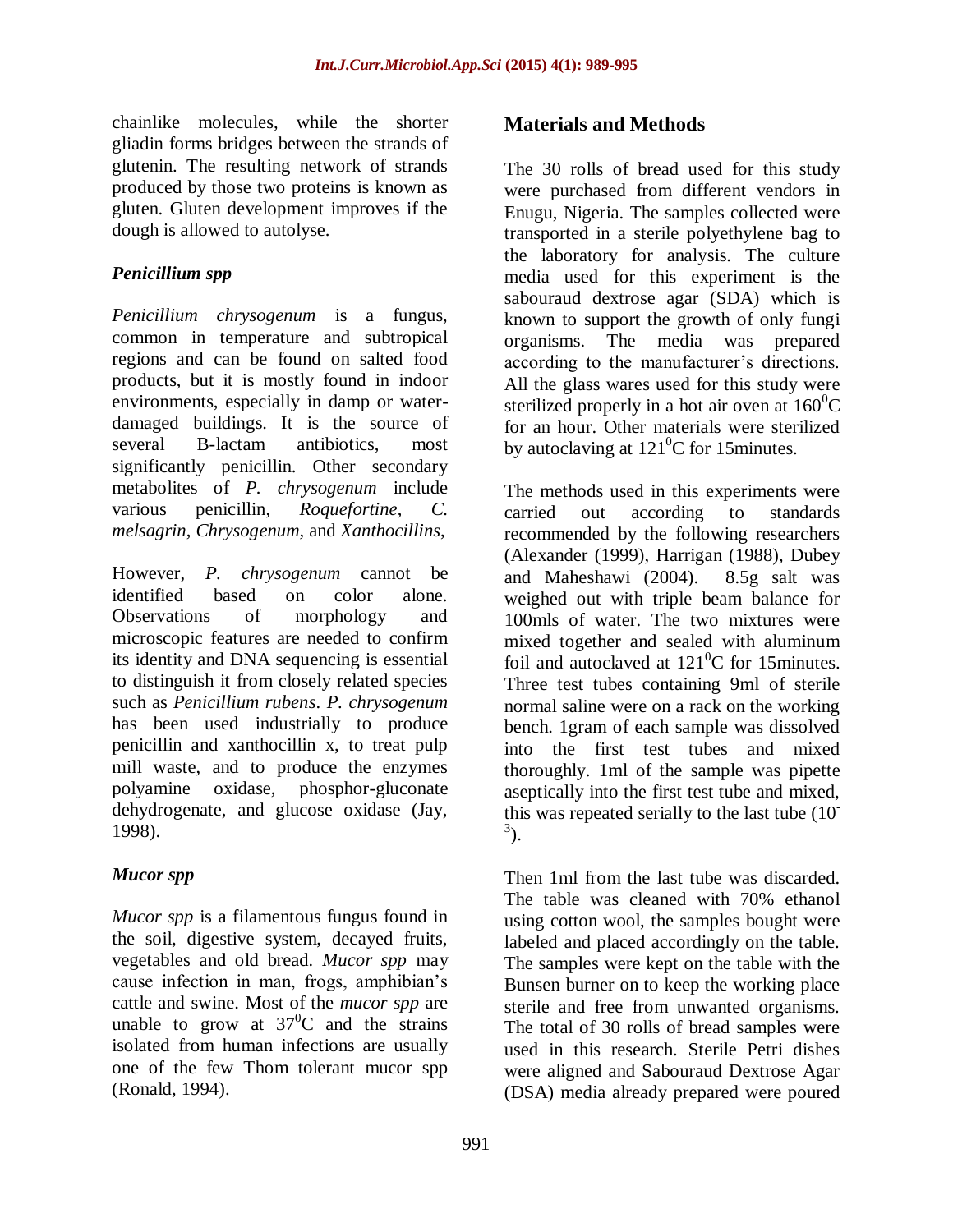into the Petri dishes, they were allowed to gel. The plates dried in inverted position, sealed with paper tape and then incubated for 1 week at  $37^{\circ}$ C for colony formation. The count was determined by counting the corresponding colonies that were observed after the 1ml of the serially diluted samples. Spread plating techniques was used for discrete colonies within the 1ml inoculums. The count was recorded in colony forming unit per ml (CFU)ml).

A small portion of each sub-cultured colony was cut out using a sterile dissecting blade. It was then picked up with a sterile forceps and placed on a new, sterile glass slide; the slide was then covered with a cover slip, kept in a slant in new Petri dishes. The Petri dishes were left on the bench for 5 days. The cover slips were carefully picked respectively with forceps and dropped on the slides containing lacto-phenol.

The slide preparation was carefully covered with cover slips with the exclusion of air bubbles. Blotting paper was used to remove excess stain coming through the edge of the cover slip. Slides of each colony were made and observed under the low power objective (x10) and high power objective (x40) lens of the compound microscope.

The spore type, surface texture, pigmentation and the pigmentation of the reverse side of the plate; the colonies formed were also recorded. If there is no sign of mold growth, the box will be ticked "X". If mold growth is found, the box is ticked "Y".

# **Results and Discussion**

After incubation period, the total fungal count of bread samples over a storage period of 7 days are shown in Table 1. It had a fungal range of 6-8 x  $10^3$  cfu. There was no fungal count on the first two days of study for the thirty (30) samples used. On the third day of the study, eighteen (18) out of the thirty (30) samples had scant fungal count. However, all the samples showed positive fungal growth from the fourth day till the seventh day.



**Plate.1** Serial Dilution Process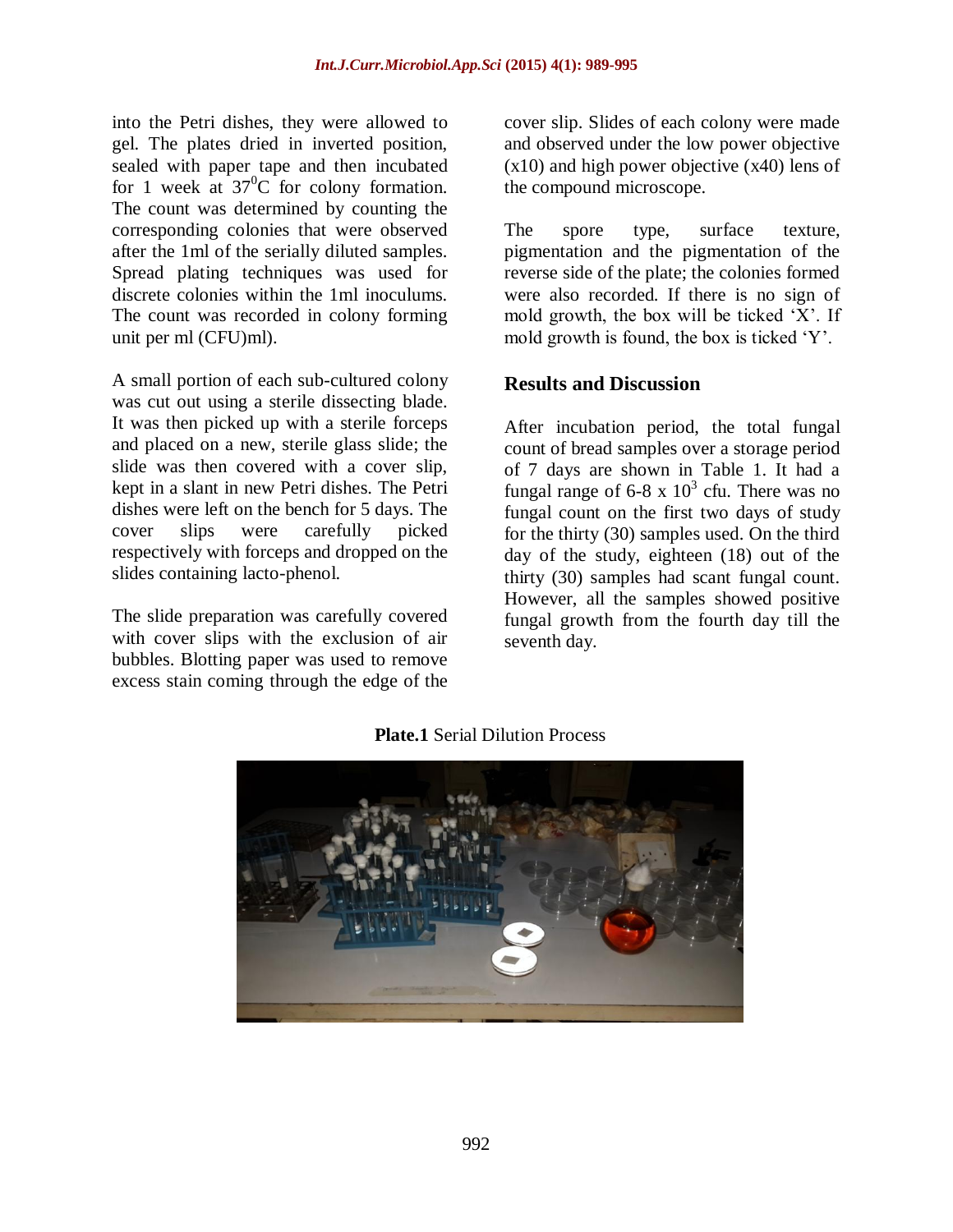| <b>Number</b>  | Day 1                   | Day 2          | Day 3          | Day 4          | Day 5                 | Day 6          | Day 7          |
|----------------|-------------------------|----------------|----------------|----------------|-----------------------|----------------|----------------|
| $\mathbf{1}$   | X                       | Little growth  | $\overline{Y}$ | Y              | $\overline{Y}$        | $\overline{Y}$ | $\overline{Y}$ |
| $\overline{2}$ | X                       | X              | Y              | Y              | Y                     | Y              | Y              |
| 3              | X                       | X              | Little growth  | Y              | Y                     | Y              | Y              |
| $\overline{4}$ | X                       | Little growth  | Y              | Y              | Y                     | $\overline{Y}$ | Y              |
| 5              | $\mathbf X$             | Little growth  | Y              | Y              | Y                     | Y              | Y              |
| 6              | $\mathbf X$             | X              | Little growth  | Y              | Y                     | $\overline{Y}$ | Y              |
| 7              | X                       | Little growth  | Y              | Y              | Y                     | Y              | Y              |
| 8              | $\overline{X}$          | $\overline{X}$ | Little growth  | $\overline{Y}$ | $\overline{Y}$        | $\overline{Y}$ | $\overline{Y}$ |
| 9              | $\overline{\mathrm{X}}$ | $\overline{X}$ | Y              | $\overline{Y}$ | $\overline{Y}$        | $\overline{Y}$ | $\overline{Y}$ |
| 10             | X                       | $\overline{X}$ | Y              | Y              | Y                     | $\overline{Y}$ | Y              |
| 11             | $\mathbf X$             | Little growth  | Little growth  | Y              | Y                     | $\overline{Y}$ | $\overline{Y}$ |
| 12             | $\mathbf X$             | Little growth  | Little growth  | Y              | Y                     | $\overline{Y}$ | $\mathbf Y$    |
| 13             | X                       | X              | Little growth  | Y              | Y                     | Y              | Y              |
| 14             | $\mathbf X$             | $\overline{X}$ | Y              | Y              | $\overline{Y}$        | $\overline{Y}$ | $\overline{Y}$ |
| 15             | X                       | $\mathbf X$    | Little growth  | Y              | Y                     | Y              | Y              |
| 16             | $\mathbf X$             | $\mathbf X$    | Y              | Y              | Y                     | $\overline{Y}$ | Y              |
| 17             | X                       | X              | Little growth  | Y              | Y                     | Y              | Y              |
| 18             | X                       | $\overline{X}$ | Y              | Y              | Y                     | $\overline{Y}$ | Y              |
| 19             | $\mathbf X$             | $\overline{X}$ | Little growth  | $\mathbf Y$    | Y                     | $\overline{Y}$ | Y              |
| 20             | X                       | X              | Y              | Y              | Y                     | Y              | Y              |
| 21             | X                       | $\overline{X}$ | Little growth  | $\overline{Y}$ | $\overline{Y}$        | $\overline{Y}$ | $\overline{Y}$ |
| 22             | $\mathbf X$             | $\mathbf X$    | Y              | Y              | Y                     | $\overline{Y}$ | $\mathbf Y$    |
| 23             | $\overline{X}$          | $\overline{X}$ | Little growth  | $\overline{Y}$ | $\overline{Y}$        | $\overline{Y}$ | $\overline{Y}$ |
| 24             | $\mathbf X$             | $\overline{X}$ | Little growth  | $\mathbf Y$    | Y                     | $\overline{Y}$ | $\mathbf Y$    |
| 25             | X                       | X              | Little growth  | Y              | Y                     | Y              | Y              |
| 26             | X                       | Little growth  | $\overline{Y}$ | $\overline{Y}$ | $\overline{\text{Y}}$ | $\overline{Y}$ | $\overline{Y}$ |
| 27             | $\mathbf X$             | $\mathbf X$    | Little growth  | Y              | Y                     | Y              | Y              |
| 28             | X                       | X              | Little growth  | Y              | Y                     | $\overline{Y}$ | Y              |
| 29             | X                       | $\overline{X}$ | Y              | $\mathbf Y$    | Y                     | $\overline{Y}$ | Y              |
| 30             | X                       | X              | Y              | Y              | Y                     | Y              | Y              |

## **Table.1** Cultural, morphological characteristics and identification

**Table.2** Bread observation at different handling environment.

| Environment               | Day 1 | Day 2 | Day 3 | Day 4 | Day 5 |
|---------------------------|-------|-------|-------|-------|-------|
| Wet bread in dark area    |       |       |       |       |       |
| Bread in room temperature |       |       |       |       |       |
| Bread kept under the sun  |       |       |       |       |       |
| Bread in airtight bag     |       |       |       |       |       |
| Bread in refrigerator     |       |       |       |       |       |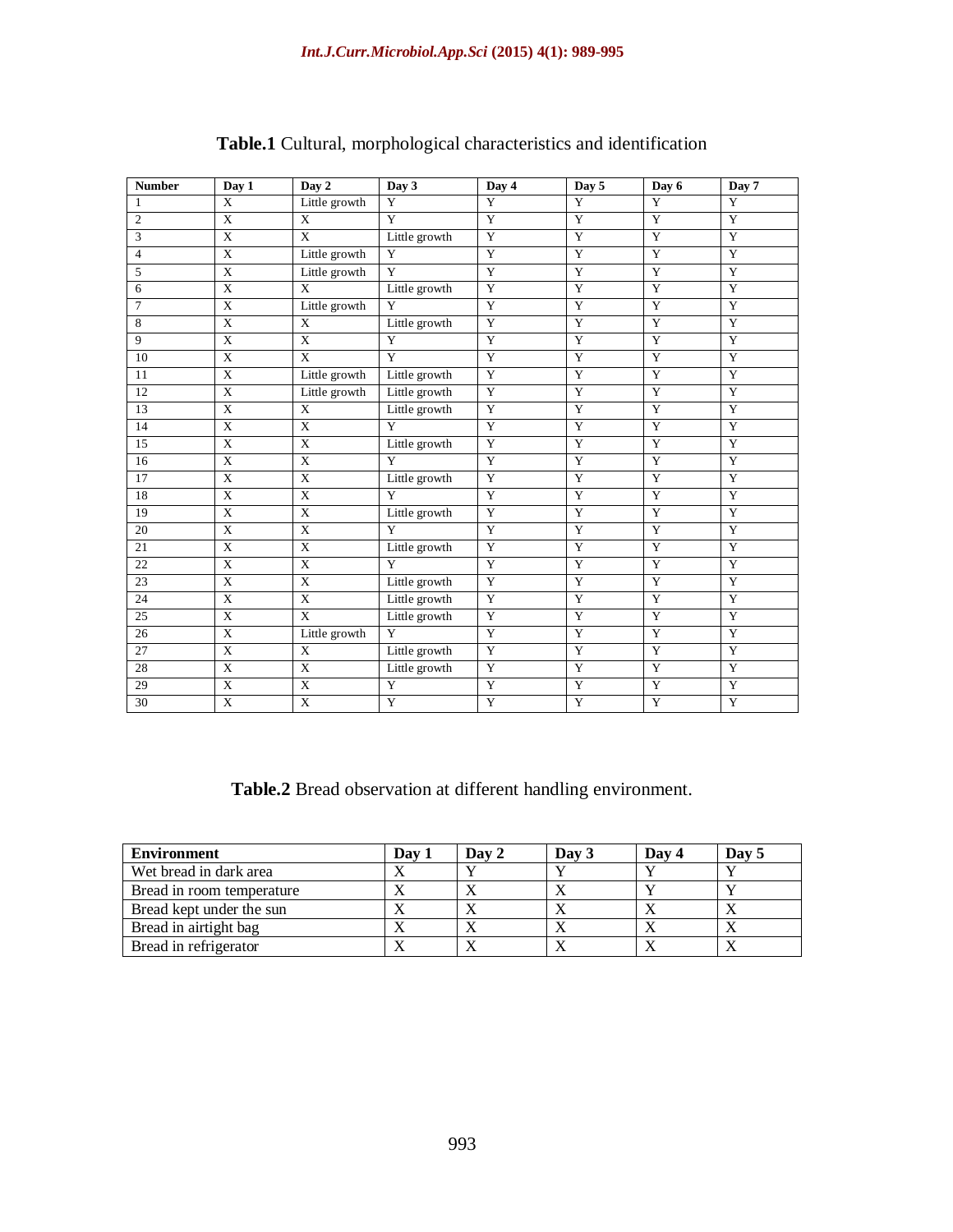| <b>ISOLATE</b>      | <b>CULTURAL CHARACTERISTICS</b>                                              | <b>MORPHOLOGICAL</b><br><b>CHARACTERISTICS</b>                                                                                                       |
|---------------------|------------------------------------------------------------------------------|------------------------------------------------------------------------------------------------------------------------------------------------------|
| Rhizopus spp        | Large fluffy white milky colonies which<br>later turns black as culture ages | Non-septate hyphal with uptight<br>sporangiophore connected by<br>stolon and Rhizopus, dark pear<br>shaped sporangium on<br>hemispherical columella. |
| Mucor spp           | Cream white/large fluffy white colonies<br>almost covering the whole surface | Sporangium comes out directly<br>from the hyphal without stolon<br>or rhizoids columella.                                                            |
| Penicillin spp      | Large fluffy white colonies almost covering<br>the whole surface             | Non-septate branched hyphal<br>enlarged at the apex to form<br>conidophiorex they producer<br>brownish black Ceridian in<br>chains                   |
| <i>Fusarium spp</i> | Rapidly growing wooly to colt only lemon<br>and yellow                       | Multicellular distinctive sickle<br>shaped macro conidia.                                                                                            |
| Aspergillus spp     | Very common colors of colony (black and<br>white)                            | Conidia borne in 360<br>arrangements covering the<br>upper $2/3$ of the conidiophores                                                                |

**Table 3** Cultural morphological characteristics and identification

**Table 4** Frequency of visible colonies

| <b>Isolate</b>  | (x) frequency/number            | 5 frequency |
|-----------------|---------------------------------|-------------|
|                 | of occurrence from both samples |             |
| Fusarium spp    |                                 | 6.06        |
| Penicillium spp |                                 | 9.09        |
| Aspergillus spp |                                 | 15.15       |
| Mucor spp       | 11                              | 33.33       |
| Rhizopus spp    | 12                              | 36.36       |
|                 |                                 |             |
|                 | 100                             |             |

Where:  $Y = 33$ , therefore to calculate (% frequency) =  $y \times 1$ 

The fungal load (count) increased progressing as the period of storage increased. The seventh day therefore showed the highest fungal count for all examined samples. The isolated organisms are; *Mucor spp, Fusarium spp, Aspergillus spp, Rhizopus spp, and Penicillium spp.* Table 3. shows the Identification of the isolate based on cultural characteristics, colony morphology (cell size, shape, pigmentation and arrangement). Result from this experiment indicates the environment as the independent variable in which the bread slice is kept. While the

dependent variable is the growth of bread mold. The constants (control variables) are the room temperature, the age of the bread and the handling of the bread. (Table 2).

## **References**

- Alexander, M. 1999. The Mycoflora of Corn Silage. *Journal of Veterinary Medicine. Vol 23. No. 1. pp. 57.*
- Banwart, G. J. 2004. Basic Food Microbiology. A Westport Publication. pp. 505 – 544.